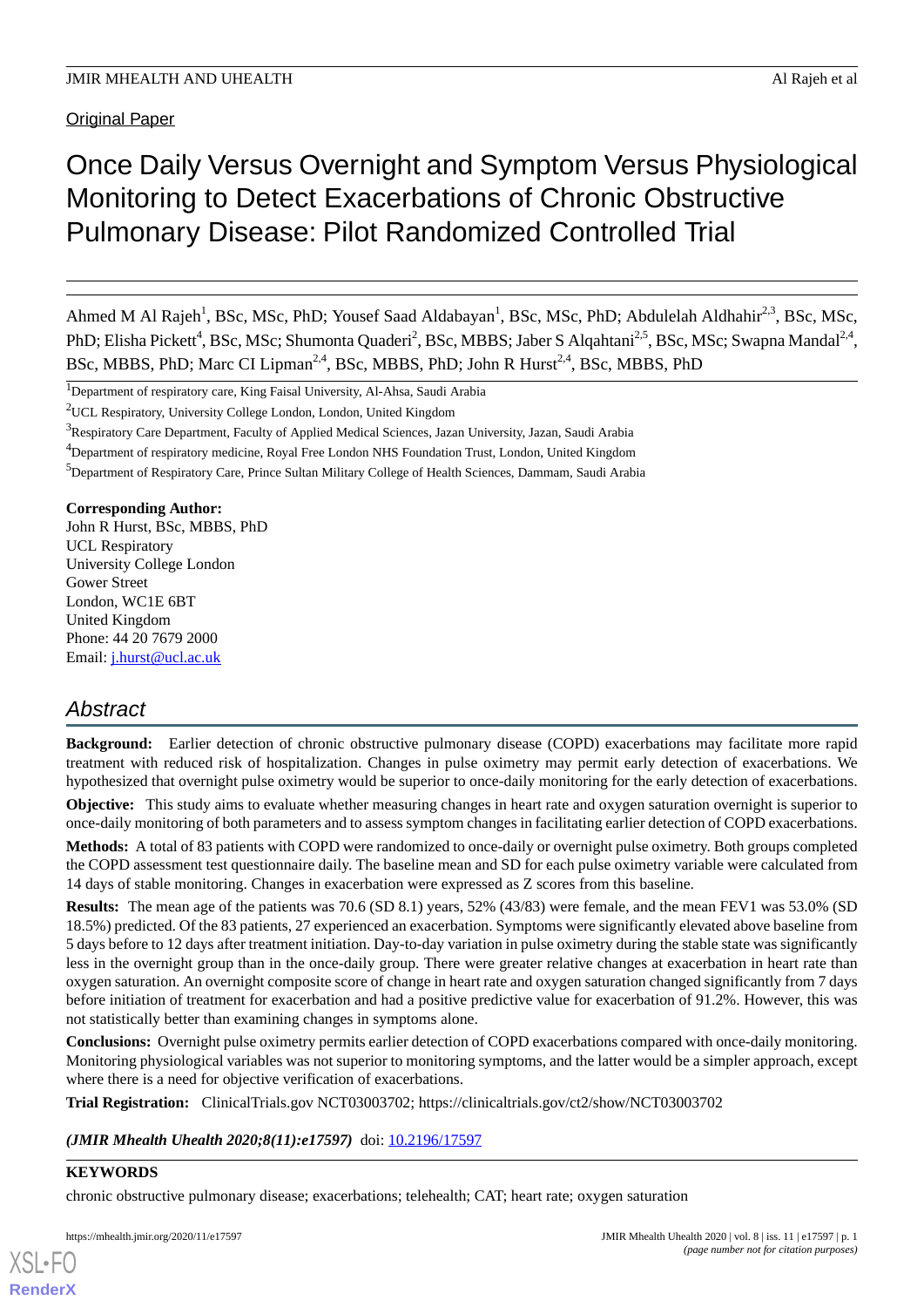## *Introduction*

## **Background**

Chronic obstructive pulmonary disease (COPD) is a major global health problem. The World Health Organization estimated the global prevalence in 2016 to be 251 million cases, and COPD is ranked as the fifth leading cause of death [[1](#page-11-0)]. COPD is predicted to become the third most common cause of death by 2030 [[2\]](#page-11-1). Individuals with COPD experience acute deteriorations in respiratory health called *exacerbations* [[3\]](#page-11-2), which profoundly affect quality of life and can lead to hospital admission [\[4](#page-11-3)]. Prevention and mitigation of exacerbations is a key goal in managing COPD. One method that might improve COPD outcomes is the early identification of exacerbations. Prompt access to therapy at exacerbation onset is associated with faster symptom recovery [\[5](#page-11-4)]. Delay in accessing care may be because of the difficulty in differentiating day-to-day symptom variations from exacerbations [\[6](#page-11-5)]. Therefore, there has been interest in the utility of monitoring physiological variables to support the earlier detection of exacerbations [[7\]](#page-11-6). Early objective identification of exacerbations would also be of value in research.

The utility of measuring physiological variables to detect COPD exacerbations remains unclear [[8\]](#page-11-7). In our 2010 pilot study, we combined daily monitoring of symptoms, heart rate, and oxygen saturation [[9\]](#page-11-8). A composite score created from these variables changed significantly just before exacerbation onset and could be used to monitor recovery. Measurements of heart rate and oxygen saturation in this study were taken once daily, and one-off readings could be affected by non–exacerbation-related factors such as exercise, medication, and anxiety. We hypothesized that monitoring patients' pulse oximetry overnight and removing the effects of non–exacerbation-related factors would provide earlier exacerbation detection.

## **Objectives**

This study aims to evaluate whether measuring changes in heart rate and oxygen saturation overnight is superior to once-daily monitoring of both parameters and to assess symptom changes in facilitating earlier detection of COPD exacerbations.

## *Methods*

## **Participants and Recruitment**

Participants in COPD clinics and pulmonary rehabilitation classes were approached between September 2016 and January 2018 at 3 different sites in London, United Kingdom. Ethical approval was obtained from the local committee at the Royal Free Hospital and the UK Health Research Authority (16/LO/1120). The study was registered at ClinicalTrials.gov (NCT03003702). All the participants provided written informed consent. The inclusion criteria were a confirmed diagnosis of COPD (smoking history ≥10 pack years and postbronchodilator forced expiratory volume in one second/forced vital capacity FEV<sub>1</sub>/FVC<0.7), one or more self-reported moderate or severe COPD exacerbations in the previous 12 months, and the ability to use study equipment and attend appointments. The exclusion criteria were an existing diagnosis of obstructive sleep apnea

 $XS$ -FO **[RenderX](http://www.renderx.com/)** (either self-reported or resulting from STOP-Bang or Epworth questionnaires  $[10,11]$  $[10,11]$  $[10,11]$  and significant comorbidity preventing participation (such as poor peripheral perfusion).

### **Study Procedures**

At recruitment, we collected demographic and clinical data and performed postbronchodilator spirometry ( $FEV<sub>1</sub>$  and  $FVC$ ). Subjects were randomized using sealed envelopes; each envelope contained a card indicating once-daily or overnight measurement. The researcher instructed the participants on how to use the pulse oximetry equipment based on their allocation wristband pulse oximeter (Nonin 3150) for overnight monitoring (measurement recorded every 4s), or finger pulse oximeter (Nonin G92) for once-daily (morning) monitoring. Patients were also instructed on the use of a peak expiratory flow (PEF) meter and the Chronic obstructive pulmonary disease assessment test (CAT) questionnaire, and how to record the results on a diary card. Subjects were monitored for 6 months or until they recovered from the first exacerbation (whichever was earlier).

Data recorded in the first week were not included in the analysis. During the subsequent 2 weeks (the *stable state*), participants were closely monitored to ensure they were using the equipment properly and recording data accurately. Participants were then instructed to call the researcher if they developed an exacerbation or if they developed any medical problem resulting in hospitalization. Monitoring was continued through the exacerbation until clinical recovery, at which point the equipment was returned and participation was complete. The equipment was removed, and the study was completed for any participant who did not develop an exacerbation within 6 months. In the absence of an exacerbation, in-person visits were scheduled at 2 weeks, 3 months, and 6 months. An exacerbation was defined as the need for oral corticosteroids or antibiotics, as judged by the patient's clinician or self-management plan.

At the end of the study, a 10-question acceptability survey was administered to participants allocated to the overnight monitoring group to evaluate their acceptance of continuous overnight pulse oximetry monitoring. The questionnaire covered willingness to use the monitoring equipment, effect on sleep quality, and convenience of the device. The highest possible score was 90 (the higher the score, the greater the acceptance).

### **Pulse Oximeter**

Participants allocated to the overnight monitoring (Nonin3150 pulse oximeter) group were instructed to wear the device at night before sleeping and to remove it as soon as they woke up (confirmed by the daily *date and time stamp* from the device and then compared with the date on the diary card).

Participants allocated to the once-daily (morning) monitoring (Nonin G92 pulse oximeter) group were instructed to take their measurements before morning medication, after 10 min of rest, and with the measurement recorded after 10 seconds of using the device.

The accuracies of Nonin G92 and Nonin 3150 were assessed by the manufacturer. The devices comply with ISO 80601-2-61 and have a stated accuracy of 70% to 100%  $SpO<sub>2</sub>$  (SD 2%) [[12,](#page-12-1)[13\]](#page-12-2).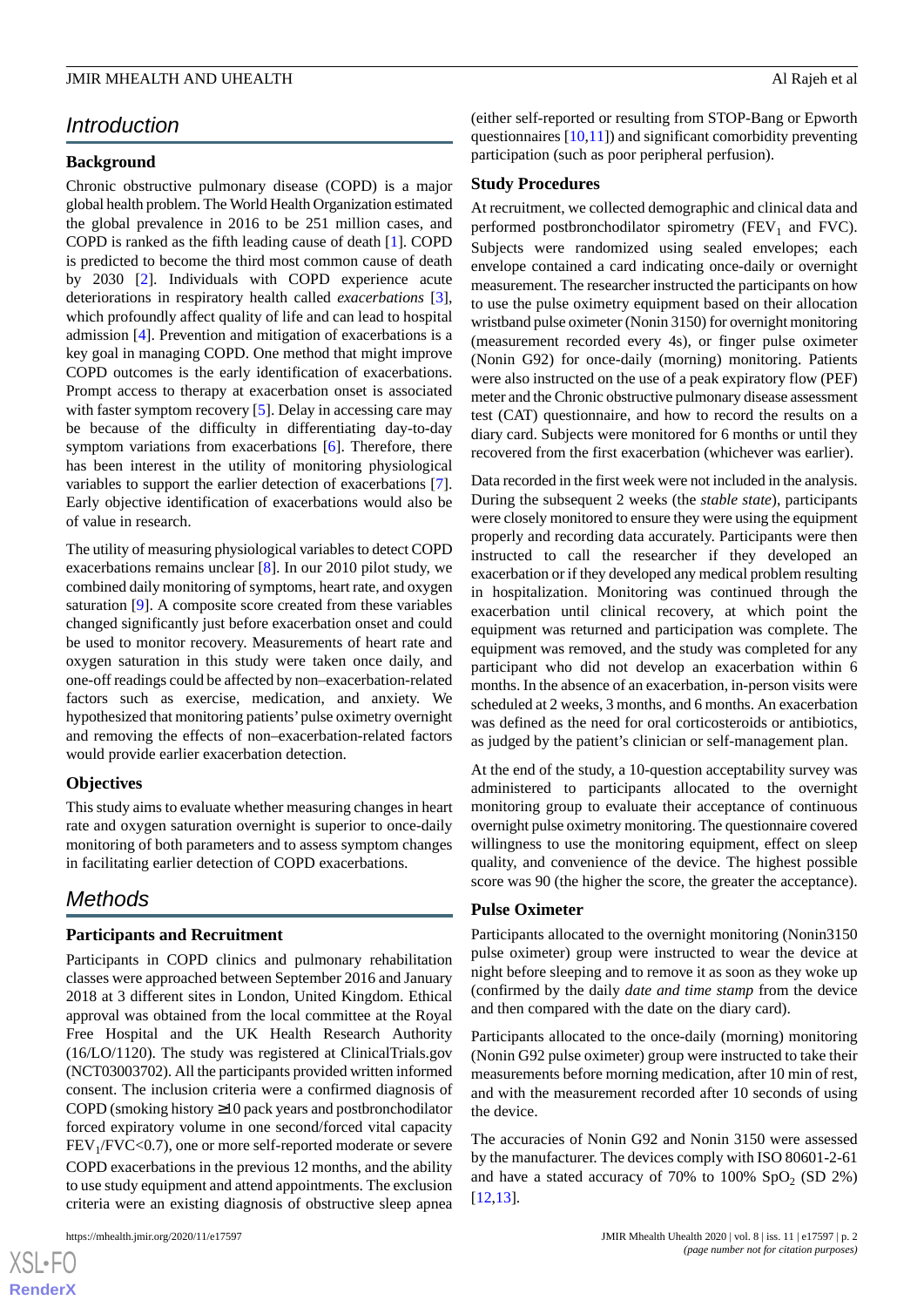### **Power Calculation**

The primary outcome was the difference in time to receive treatment from symptoms (CAT score) exceeding baseline compared with pulse oximetry exceeding baseline. A power calculation based on 2 previous data sets [\[11](#page-12-0),[14\]](#page-12-3) suggested that 64 patients with COPD were required to capture 44 COPD exacerbations.

## **Statistical Analysis**

Data collected from each participant were reviewed by a respiratory therapist. Participants who had less than 2 weeks of data during the stable state were excluded from the analysis. Participants with 2 or more consecutive days of missing data during the preexacerbation phase (2 weeks before exacerbation) were excluded. Normally distributed data are reported as mean (SD) and nonparametric data as median (IQR). Groups were compared using the *t* test, Mann-Whitney *U* test, or Chi-square test as appropriate, and relationships between variables were assessed using the Pearson or Spearman Rank coefficient. Analysis of variance (ANOVA) and Kruskal-Wallis tests were used to assess the differences between 3 different periods (stable state, preexacerbation treatment, and post exacerbation). The baseline (stable state) for each patient was set by calculating the mean and SD over 2 weeks for each variable (average for each day for 14 days). Data were converted to Z score values by subtracting each measure (average per day [X]) from the corresponding mean baseline value (x ) and dividing by the baseline SD as follows:  $z_{\text{score}} = (\frac{X - \bar{x}}{SD})$ . Any variable outside the 95% CI of the baseline mean (1.96 SD) was considered statistically significant at *P*<.05.

We calculated sensitivity, specificity, and positive predictive values by examining changes in heart rate, oxygen saturation, and peak flow in a second 2-week period when the patient was stable (not the same stable period as used to calculate the baseline).

The acceptability score is presented as mean (SD). Univariate and multivariate linear regression analyses were applied to identify patient characteristics associated with the acceptability of overnight home pulse oximetry.

## *Results*

## **Patient Characteristics**

The study flowchart is shown in [Figure 1](#page-3-0). In total, we approached 186 patients with COPD for participation in the study, and 47.3% (88/186) agreed. Thus, 88 patients with COPD were recruited and randomized to either the once daily or continuous overnight monitoring groups. Of the 88 patients, 5 patients from the overnight group were subsequently excluded from the study because they later required oxygen therapy or were diagnosed with obstructive sleep apnea. Overall, 16 and 18 patients, respectively, in the overnight and once-daily groups completed follow-up, with 13 and 14 exacerbations available for analysis, respectively.

The baseline characteristics of the 83 patients who received their allocated intervention are presented in [Table 1](#page-4-0). The mean age was 70.6 (SD 8.1) years, 52% (43/83) were female, and the mean percentage  $FEV_1$  was 53.0% (SD 18.5%). A majority of the patients were ex-smokers 77% (64/83). The median (IQR) number of COPD exacerbations within the past 12 months was 2.0 (1.0- 3.0). We had a higher-than-anticipated dropout rate of 59%, as discussed below. [Table 1](#page-4-0) also reports the baseline data from the 27 patients in whom exacerbations were successfully monitored. No statistically significant differences were found between the once-daily and the overnight groups, suggesting that the groups were similar at baseline. The successfully monitored participants were also generally similar to the patients who had dropped out of the study.

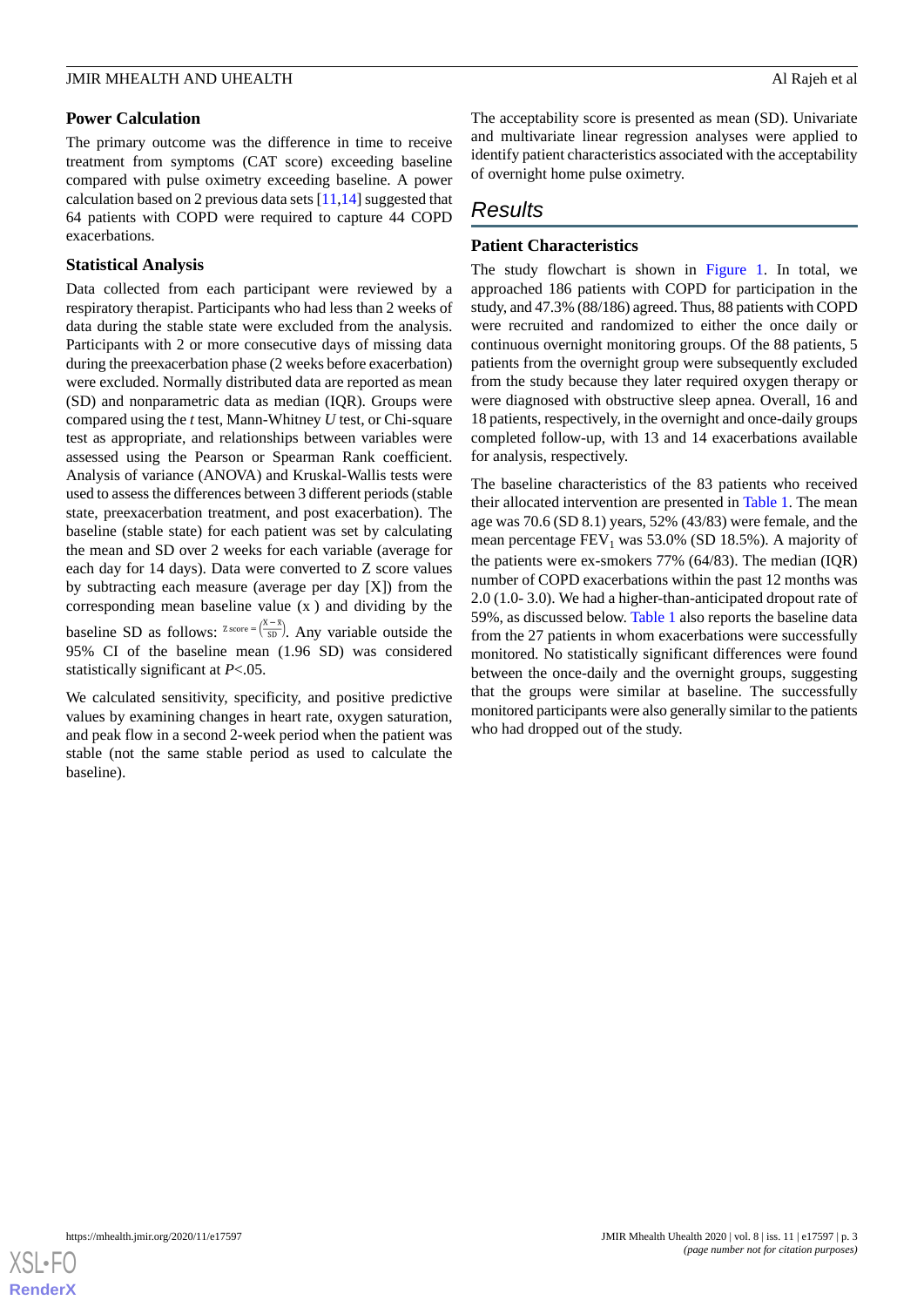<span id="page-3-0"></span>**Figure 1.** CONSORT (Consolidated Standards of Reporting Trials) flow diagram. OSA: obstructive sleep apnea; O<sub>2</sub>: oxygen.



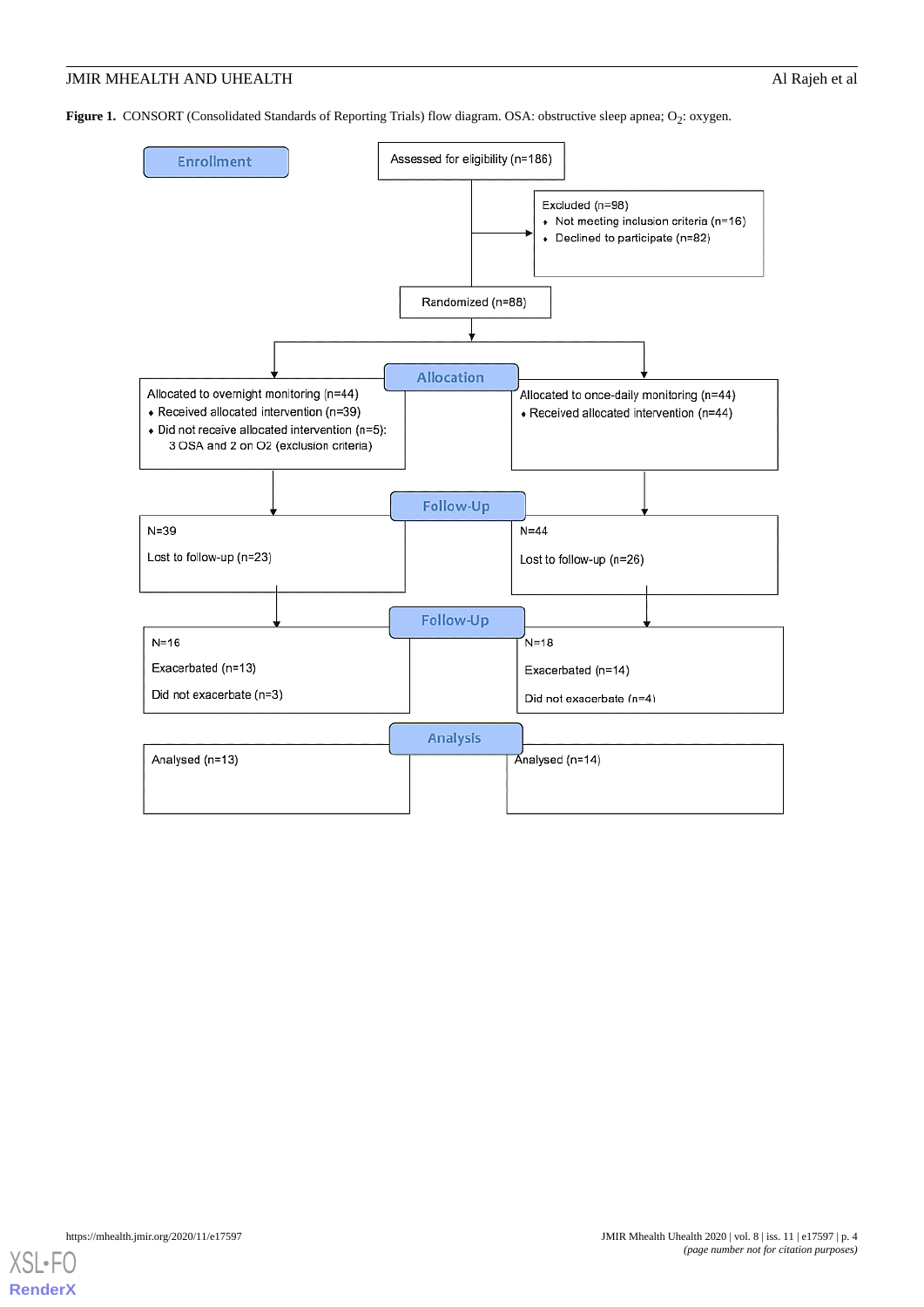<span id="page-4-0"></span>Table 1. Patient demographics and clinical measures.<sup>a</sup>

| Characteristics patient demographics and clinical measures | All patients $(n=83)$ | Once-daily arm $(n=14)$ | Overnight arm $(n=13)$ P value |     |
|------------------------------------------------------------|-----------------------|-------------------------|--------------------------------|-----|
| Age (years), mean (SD)                                     | 70.6(8.1)             | 72.2(2.6)               | 70.7(2.9)                      | .68 |
| Gender (Female), n %                                       | 43 (52)               | 10(71)                  | 6(46)                          | .18 |
| BMI ( $\text{kg/m}^2$ ), mean (SD)                         | 26.7(5.9)             | 25.6(1.4)               | 25.5(1.9)                      | .98 |
| Smoking status, $n$ $(\%)$                                 |                       |                         |                                | .92 |
| Ex-smoker                                                  | 64 (77)               | 11(79)                  | 10(77)                         |     |
| Current smoker                                             | 19(23)                | 3(21)                   | 3(23)                          |     |
| Do you live with someone? $n$ (%)                          | 43 (52)               | 7(50)                   | 8(62)                          | .55 |
| $FEV^b$ <sub>1</sub> L, mean (SD)                          | 1.2(0.4)              | 1.0(0.3)                | 1.1(0.5)                       | .63 |
| $FEV1%$ , mean (SD)                                        | 52.9(18.6)            | 53.5 (17.7)             | 44.8 (18.2)                    | .52 |
| $\text{FVC}^c$ L, mean (SD)                                | 2.6(0.8)              | 2.3(0.7)                | 2.5(0.9)                       | .30 |
| FVC %, mean (SD)                                           | 83.7 (21.7)           | 82.9 (17.7)             | 77.8 (15.6)                    | .52 |
| $FEV1/FVC %$ , mean (SD)                                   | 51.9 (11.7)           | 52.6(14.5)              | 50.8 (10.7)                    | .72 |
| MRC Breathlessness Score, mean (SD)                        | 2.9(0.8)              | 2.6(0.2)                | 2.9(0.2)                       | .34 |
| Number of exacerbation/previous year, median (IQR)         | $2(1-3)$              | $1.5(1-2)$              | $2.0(1-3)$                     | .43 |
| Number of hospitalization/previous year, median (IQR)      | $0(0-0)$              | $0(0-0)$                | $0(0-0)$                       | .37 |
| Charlson comorbidity index, mean (SD)                      | 4.1(1.2)              | 4.0(0.3)                | 4.5(0.2)                       | .26 |

<sup>a</sup>Baseline data reported as mean (SD) or median (IQR) unless stated otherwise. P value is comparison between once-daily and overnight arms. Data analysis was performed using Statistical Package for Social Sciences (SPSS), Version 24.

<sup>b</sup>FEV1: forced expiratory volume in 1 second.

<sup>c</sup>FVC: forced vital capacity.

#### **Changes in Symptoms at Exacerbation of COPD**

First, we examined changes in the CAT score to understand the symptom changes during exacerbations. Both groups measured the CAT score once each day, and therefore the data from both groups were combined. [Figure 2](#page-5-0) shows the CAT score from 2 weeks before exacerbation (day −1 to day −14), day 0 (defined as the start of treatment), and for 2 weeks subsequently, as the patient recovered (day 1 to day 13). Day −15 on the graph represents the mean of the stable period (2 weeks baseline monitoring, as described above).

The mean CAT score for the 27 patients with COPD at baseline was 15.6 (SD 0.4) points. Any score greater than or equal to 1.96 SD units away from the mean was considered statistically significant at *P*<.05. [Figure 2](#page-5-0) demonstrates that the CAT score crossed this statistical threshold from day −5 and did not return to baseline on day 13. The increase in CAT score was greatest on day 0 (the day of treatment initiation), with a maximum change of  $+6.2$  SD ( $=7$  points).

The minimal clinically important difference (MCID) for the CAT questionnaire is 2 points. The mean CAT score for the 27 patients with COPD increased above the MCID from day −5  $(=18.3 \text{ points})$  to day 12 ( $=18.2 \text{ points}$ ). The difference in mean CAT scores between the 3 phases was statistically significant (stable state=15.6 points, pre exacerbation=17.4 points, post exacerbation=19.7 points, *P*<.001). Thus, patients had statistically and clinically elevated CAT scores from 5 days before receiving treatment for exacerbation to 12 days after treatment initiation. The variability of CAT score increased before exacerbation compared with baseline (SD 2.34 vs 1.46, *P*=.004). From this, we concluded that the exacerbations we detected had been associated with significant changes in symptoms and that it was appropriate to go on and examine changes in PEF and pulse oximetry.

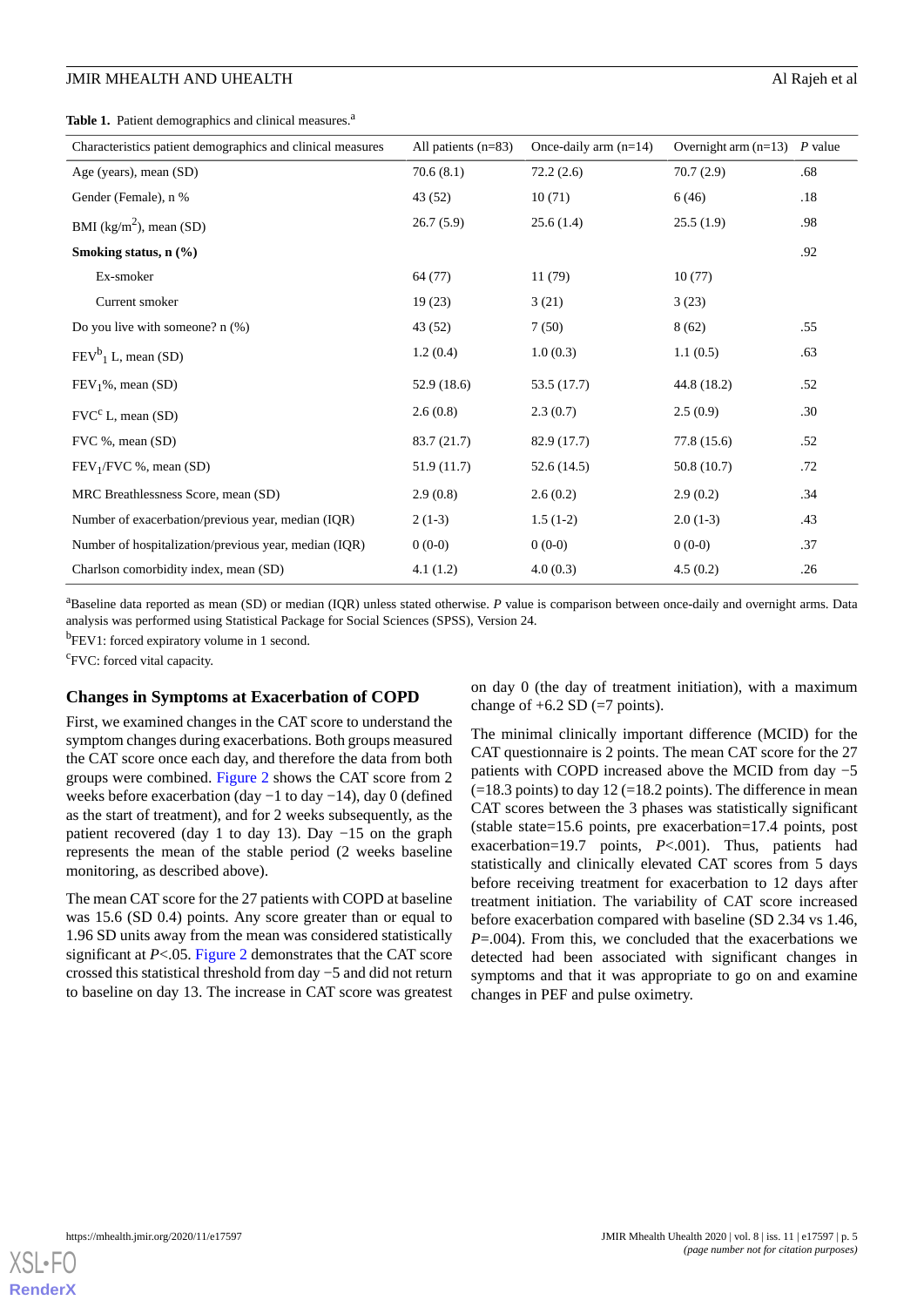<span id="page-5-0"></span>**Figure 2.** Chronic obstructive pulmonary disease assessment test score (green line) and peak expiratory flow (blue line) changes pre and post exacerbation in 27 patients with chronic obstructive pulmonary disease. The y-axis represents Z score relative to the patient's baseline mean. The x-axis represents the time expressed in days. Day −15 is the mean of the stable period, days −14 to −1 is the preexacerbation period, day 0 is the day of initiation of treatment for exacerbation, and days 1 to 13 is the postexacerbation recovery period. The red lines represent the threshold limits of  $\pm$ 1.96 SD.



#### **Changes in PEF at Exacerbation of COPD**

Next, we examined changes in PEF to confirm that changes in symptoms were associated with changes in lung function. The mean PEF for the 27 patients with COPD (both groups) at baseline was 214 (SD 3.7)  $Lmin^{-1}$ . As illustrated in [Figure 2](#page-5-0), the PEF decreased gradually before the treatment of exacerbation and fell below 1.96 SD between day 0 and day 4, with the maximal change at day  $+1$ .

ANOVA analysis demonstrated a statistically (but not clinically) significant difference in PEF between the 3 different phases (stable state= $213.8 \text{ Lmin}^{-1}$ , pre exacerbation= $201.6 \text{ Lmin}^{-1}$ , post exacerbation=198.0 Lmin<sup>-1</sup>, *P*=.001). Post hoc, the differences were significant between the stable phase vs preexacerbation periods (*P*=.02) and stable vs postexacerbation periods (*P*=.002). There was no difference in PEF variability between the stable and preexacerbation phases (13.81 vs 15.54 Lmin<sup>-1</sup>, *P*=.49).

In summary, the exacerbations we captured were associated with typical changes in symptoms and PEF. We next went on to examine changes in the variables monitored differently between the 2 groups: heart rate and oxygen saturation.

#### **Changes in Heart Rate at Exacerbation of COPD**

[Figure 3](#page-6-0) shows the heart rate changes in the once-daily group  $(n=14)$  and the overnight group  $(n=13)$ . The mean stable heart rate for the once-daily group was  $77.1$  (SD 3.6) beats min<sup>-1</sup>. At no point did changes in heart rate in the once-daily group cross the threshold of greater or less than 1.96 SD units away from the stable mean. The maximum change occurred at day −1 (SD 1.7), representing an increase of 7 beats min<sup>-1</sup>. An ANOVA test showed a statistically (but not clinically) significant difference between the 3 periods (stable state=77.1 beats min<sup>-1</sup>, pre exacerbation=76.7 beats min<sup>-1</sup>, post exacerbation=81.2 beats min<sup>-1</sup>, *P*=.007). The difference was significant between post exacerbation vs the stable phase (*P*=.02) and post exacerbation vs pre exacerbation  $(P=0.01)$ . In the once daily group, the variability (SD) in heart rate did not differ between the baseline and preexacerbation phases (4.50 vs 5.50, *P*=.28).

The mean heart rate for the overnight group in the stable period was  $70.0$  (SD 1.8) beats  $min^{-1}$ . When compared with the once-daily group, the stable state SD in the overnight group was significantly smaller (1.8 vs 3.6 min-1*P*<.001). In the overnight group, the heart rate did cross the significance threshold and was consistently above this from day −5 to day 0 with a maximal increase of 10 beats min<sup>-1</sup> (at day  $-4$ , equivalent to 3.95 SD). There was a significant difference between the 3 periods (stable state=70.0 min<sup>-1</sup>, pre exacerbation= 73.9 min<sup>-1</sup>, post exacerbation=67.6 min<sup>-1</sup>,  $P = .001$ ). The difference was significant between the preexacerbation period versus the stable state and preexacerbation vs postexacerbation phase (*P*=.04 and *P*=.001, respectively). Heart rate variability was statistically higher in the preexacerbation phase compared with baseline  $(7.00 \text{ vs } 4.01 \text{ min}^{-1}, P = .04)$ .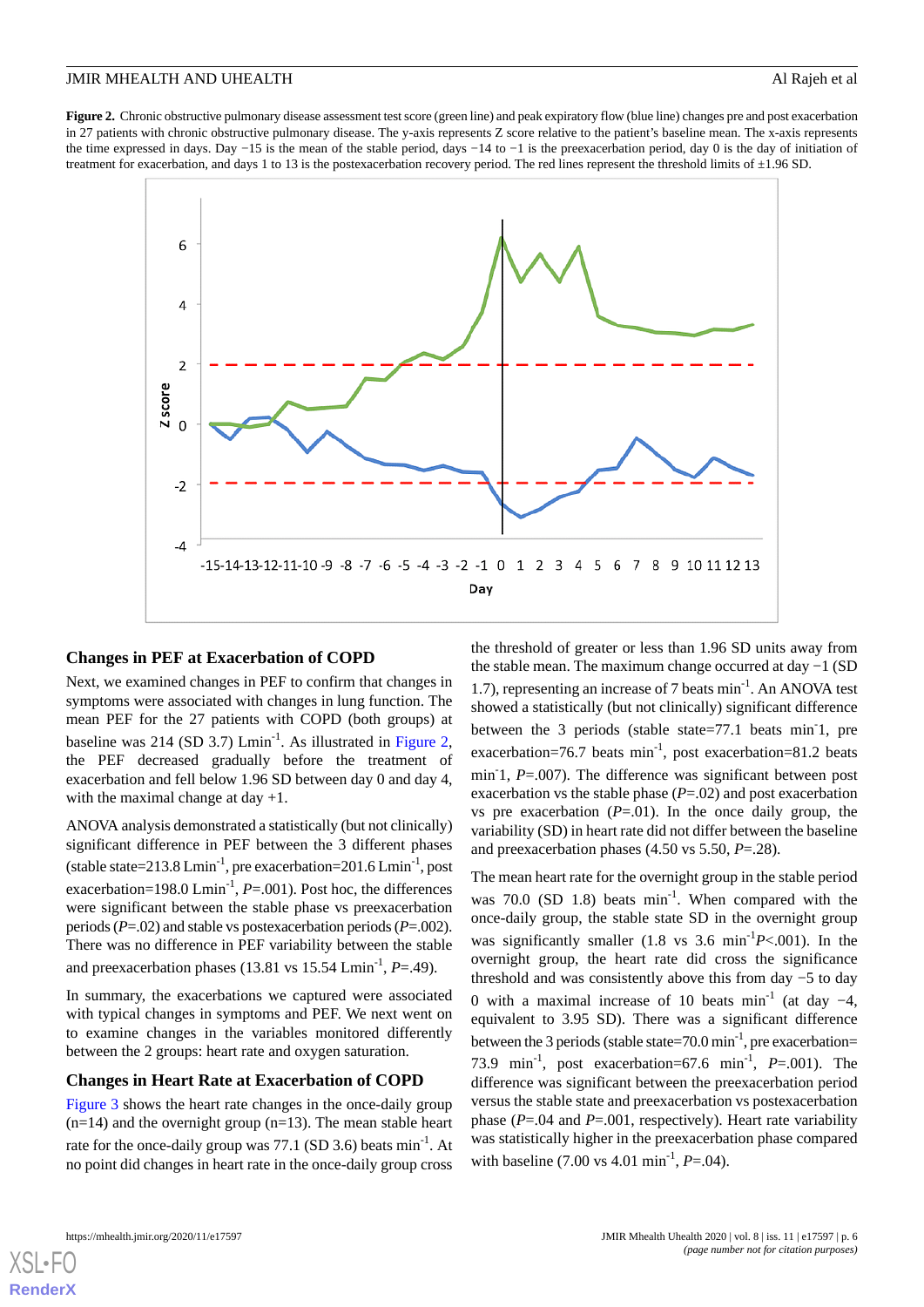<span id="page-6-0"></span>Figure 3. Heart rate changes pre and post exacerbation for the 27 patients with chronic obstructive pulmonary disease. The y-axis represents the Z score relative to the patient's baseline mean. The x-axis represents the time expressed in days. Day −15 is the mean of the stable period, days −14 to −1 is the preexacerbation period, day 0 is the day of initiation of treatment for exacerbation, and days 1 to 13 is the postexacerbation recovery. The red line represents the threshold limit of +1.96 SD. The once-daily group is represented by the green line and the overnight group by the blue line.



## **Changes in Oxygen Saturation at Exacerbation of COPD**

We next examined trends in oxygen saturation through the time course of an exacerbation. [Figure 4](#page-7-0) shows the  $SpO<sub>2</sub>%$  variability in the once-daily measurement group  $(n=14)$  and the overnight measurement group (n=13). The mean oxygen saturation during the stable period in the once-daily group was 94.0% (SD 0.81%).  $SpO<sub>2</sub>%$  variability remained within the stable range in the once-daily group with a maximum reduction of −1.80 SD (−2%) at day −1. There was no significant difference between the 3 periods (stable state=94.0%, pre exacerbation=93.9%, post exacerbation=93.2%, *P*=.09). Variability in the oxygen saturation signal between the stable and preexacerbation phases was not statistically significant (1.12 vs 1.53%, *P*=.13).

The mean oxygen saturation in the stable phase in the overnight group was 91.0% (SD 0.36%). When compared with the once-daily group, the stable state SD in the overnight group was smaller  $(0.36 \text{ vs } 0.81\% P = .002)$ . The SpO<sub>2</sub>% decreased more than 1.96 SD in the overnight group on 3 days: −7, −6, and  $-1$  ( $-1.93$  SD,  $-2.04$  SD, and  $-2.25$  SD, respectively), equivalent to a maximal reduction of 1.2%, but these changes did not occur over a consistent period. The means of the 3 phases (stable, 91.0%; pre exacerbation, 91.0%; and post exacerbation, 91.3%) were not statistically significant (*P*=.26) or clinically different. The variability (SD) of the oxygen saturation signal in the overnight group was not significantly different in the preexacerbation phase compared with baseline (1.13% vs 1.01%, *P*=.58).

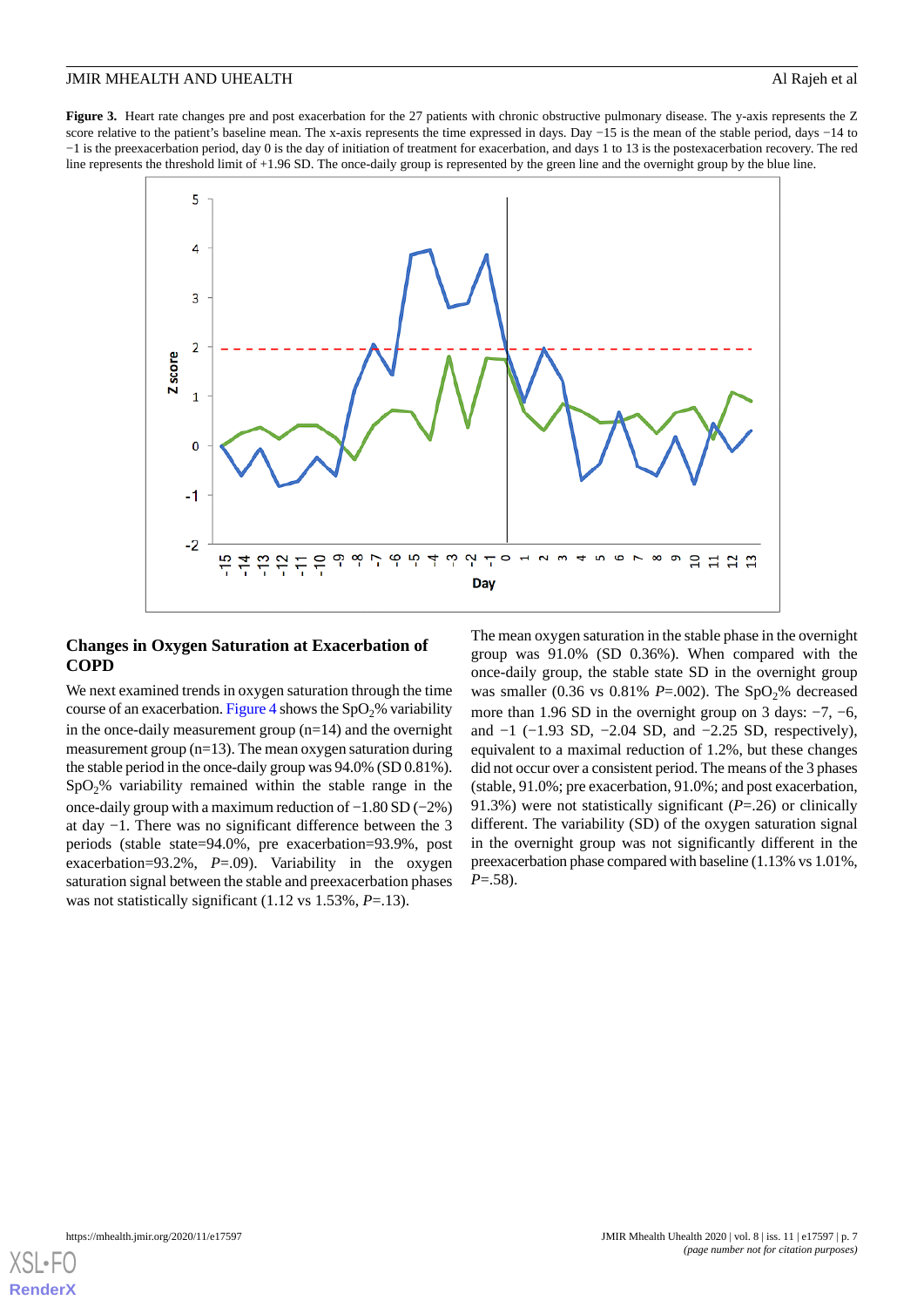<span id="page-7-0"></span>**Figure 4.** Oxygen saturation changes pre and post exacerbation for the 27 patients with chronic obstructive pulmonary disease. The y-axis represents the Z score relative to the patient's baseline mean. The x-axis represents the time expressed in days. Day −15 is the mean of the stable period, days −14 to −1 is the preexacerbation period, day 0 is the day of initiation of treatment for exacerbation, and days 1 to 13 is the postexacerbation recovery. The red line represents the threshold limit of +1.96 SD. The once-daily group is represented by the green line and the overnight group by the blue line.



## **Changes in a Composite Oximetry Score at Exacerbation of COPD**

We have previously demonstrated that an exacerbation is typically associated with unidirectional changes in the pulse oximetry signal, specifically an increase in heart rate and a decrease in oxygen saturation, and demonstrated that a composite oximetry score calculated as  $(Z_{HR} - Z_{SPO_2})$  performs better at detecting changes at exacerbation than either variable alone [\[15](#page-12-4)]. Therefore, we proceeded to calculate this score for both groups. [Figure 5](#page-8-0) shows the composite score for the once-daily group ( $n=14$ ) and the overnight group ( $n=13$ ). In the once daily group, the composite score increased more than 1.96

SD away from the baseline mean on day −1 and day 0, with a maximum change of 3.58 SD at day −1. In contrast, in the overnight group, the composite score crossed the threshold consistently between days −7 and day 0, with a maximum change of 6.11 SD on day  $-1$ .

The composite score crossed the threshold for abnormality in 11 of 13 patients during the 2 weeks before the exacerbation. While examining the same patients in a 2-week period when stable, the score became abnormal at some point in 3 of 11 patients. Thus, the sensitivity, specificity, and positive predictive value of the score in detecting an exacerbation were 84.6%, 81.8%, and 91.7%, respectively. A summary of the results is provided in [Table 2](#page-8-1).

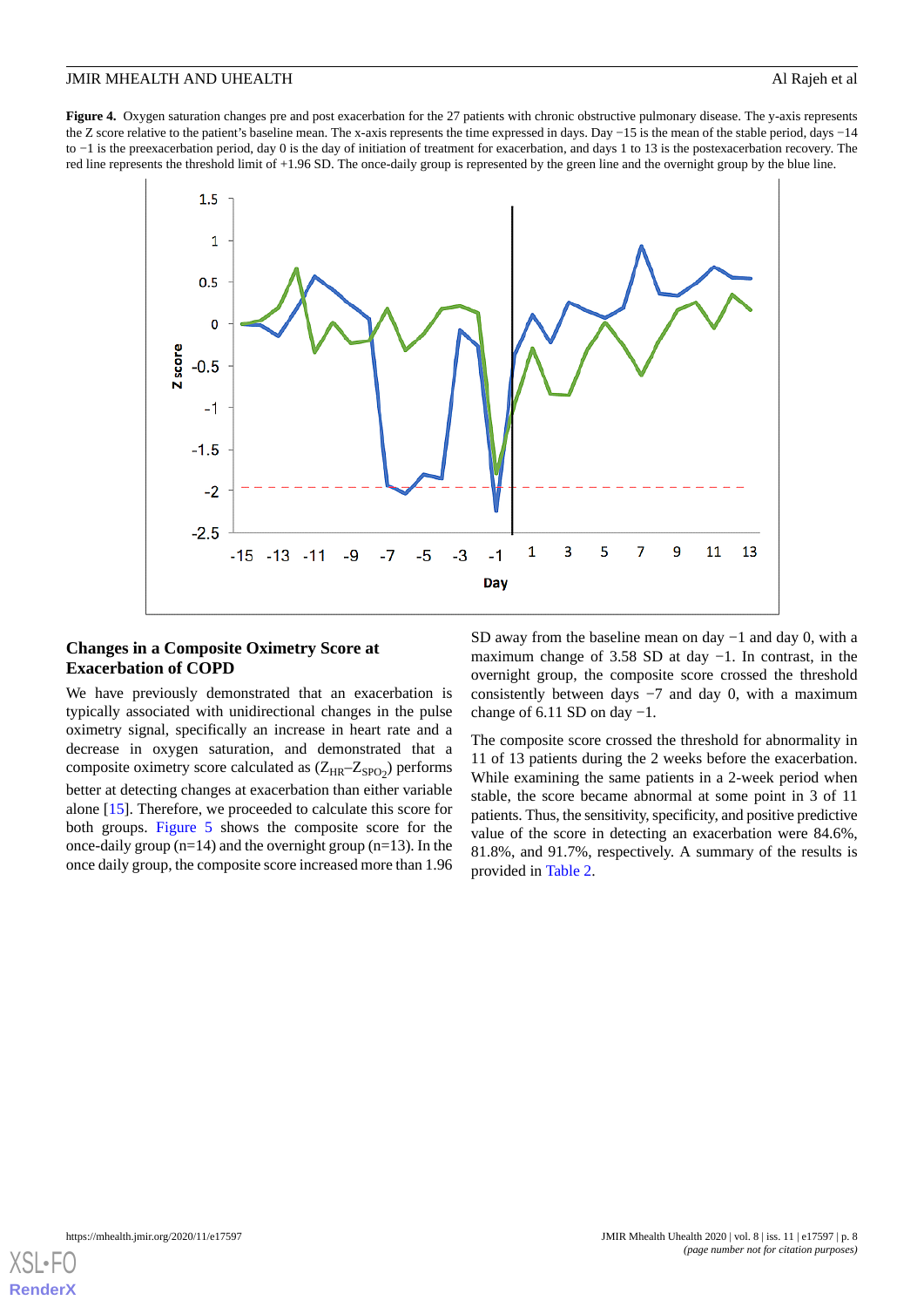<span id="page-8-0"></span>**Figure 5.** Composite pulse oximetry score changes pre and post exacerbation for the 27 patients with chronic obstructive pulmonary disease. The y-axis represents the Z score relative to the patient's baseline mean. The x-axis represents the time expressed in days. Day −15 is the mean of the stable period, days −14 to −1 is the preexacerbation period, day 0 is the day of initiation of treatment for exacerbation, and days 1 to 13 is the postexacerbation recovery. The red line represents the threshold limit of +1.96 SD. The once-daily group is represented by the green line and the overnight group by the blue line.



<span id="page-8-1"></span>**Table 2.** Summary table reporting the days when variables showed statistically significant variation from baseline based on a difference of 1.96 SD units or more away from the stable-state mean.

| Variable                          | Combined groups<br>$(n=27$ patients) | Once-daily group $(n=14)$ Overnight group $(n=13)$ |                                   | $P$ value <sup>a</sup>                                 |
|-----------------------------------|--------------------------------------|----------------------------------------------------|-----------------------------------|--------------------------------------------------------|
| CAT score                         | day $-5$ to day $+13$                | $N/A^b$                                            | N/A                               | < 0.001                                                |
| Peak expiratory flow              | day 0 to day $+4$                    | N/A                                                | N/A                               | .001                                                   |
| Heart rate                        | N/A                                  | None <sup>c</sup>                                  | $day -7, -5$ to day 0, and day +2 | $.007$ (once daily group); $.001$<br>(overnight group) |
| Oxygen saturation                 | N/A                                  | None                                               | day $-7, -6$ , and $-1$           | $.09$ (once daily group); $.26$<br>(overnight group)   |
| Composite pulse-oximetry<br>score | N/A                                  | $day -1, 0$                                        | $day -7$ to day 0, and day $+2$   | .299 (once daily group); $.007$<br>(overnight group)   |

<sup>a</sup>P value is the difference in means between the 3 different periods (stable, pre exacerbation, and post exacerbation).

 $b_{N/A}$ : not applicable.

<sup>c.</sup>None" means that the variable did not cross the threshold of more than 1.96 SD units during the pre- and postexacerbation periods.

## **Time Difference to Exacerbation Between Symptoms and Physiology**

Our prespecified primary analysis was used to assess the time difference to initiate treatment from when a change in symptoms (CAT) was first statistically different from baseline compared with changes in physiological variables (PEF, HR,  $SpO<sub>2</sub>$ , and composite score). First, we combined both groups to assess the

difference between symptoms and PEF (n=27) and found no difference between the groups. The median (IQR) time to receive treatment from symptoms becoming abnormal was 2.0 (0-10) days, whereas for PEF, it was 0.5 (0-5) days (*P*=.15). The results for the differences between symptoms and physiological variables in the once daily and overnight groups are reported in [Table 3.](#page-9-0) None of the pulse oximetry monitoring approaches were superior to the use of CAT alone.



**[RenderX](http://www.renderx.com/)**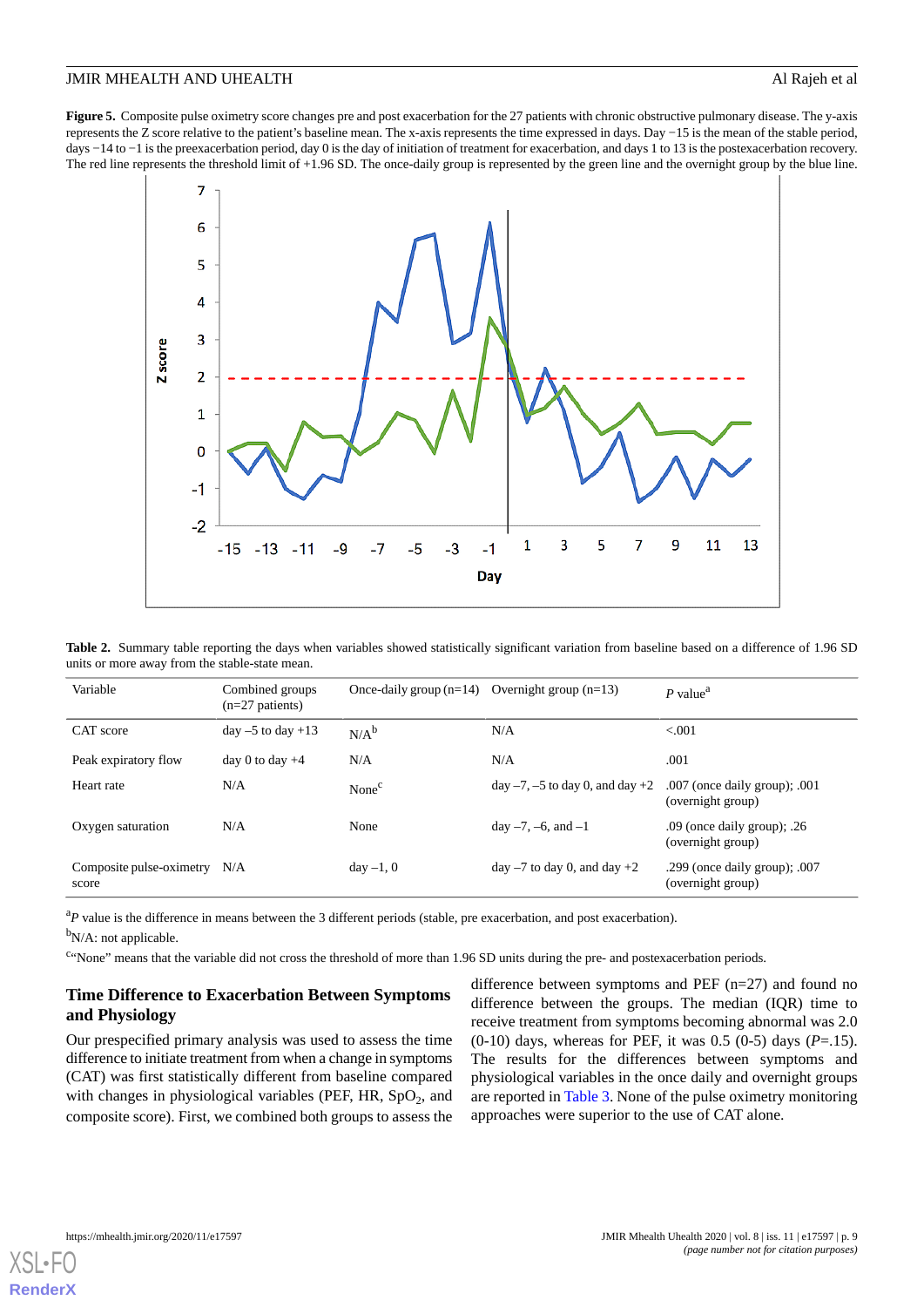<span id="page-9-0"></span>**Table 3.** Time difference to treatment initiation at exacerbation between symptoms and physiological variables first becoming abnormal.

| Groups    | $CAT^a-HR^b$                           | P value | CAT—Oxygen Saturation         | P value | CAT—Composite score         | P value |
|-----------|----------------------------------------|---------|-------------------------------|---------|-----------------------------|---------|
|           | Once-daily $1(0-9)$ vs $0(0-0.5)$ days | .41     | $1(0-9)$ vs $0(0-2)$ days     | .13     | $1(0-9)$ vs 6.5 (2-11) days | -.09    |
| Overnight | $5(0-11)$ vs $5(0.5-7.5)$ days .78     |         | $5(0-11)$ vs 0 $(0-3.5)$ days |         | $5(0-11)$ vs $6(2-10)$ days | .76     |

<sup>a</sup>CAT: Chronic obstructive pulmonary disease assessment test.

<sup>b</sup>HR: Heart rate.

Finally, we compared the time between change in physiological signal becoming abnormal and receiving treatment between the 2 different monitoring groups. The results are reported in [Table](#page-9-1) [4](#page-9-1). There was a statistically significant difference in time between the overnight group and the once-daily group for heart rate (median 5 [0.5-7.5] days vs 0 [0-0.5] days, *P*=.03), but not for the other variables or composite score. This demonstrates that where objective verification of exacerbation is required, overnight monitoring of heart rate has the greatest potential to detect or assist in the detection of exacerbations of COPD and is significantly better than once-daily measurement.

<span id="page-9-1"></span>**Table 4.** Time difference to receive treatment between once-daily and overnight measurment groups.

| Groups    | CAT <sup>a</sup>         | P value | Heart rate        | P value | Oxygen sat      | P value | PEF <sup>b</sup>    | P value | Composite<br>score | P value |
|-----------|--------------------------|---------|-------------------|---------|-----------------|---------|---------------------|---------|--------------------|---------|
|           | Once-daily $1(0-9)$ days | .33     | $0(0-0.5)$ days   | .03     | $0(0-2)$ days   | .64     | $0(0-1.5)$ days .12 |         | $6(2-11)$ days     | .79     |
| Overnight | $5(0-11)$ days           |         | $5(0.5-7.5)$ days |         | $0(0-3.5)$ days |         | $5(0-8)$ days       |         | $6(2-10)$ days     |         |

<sup>a</sup>CAT: Chronic obstructive pulmonary disease assessment test.

<sup>b</sup>PEF: peak expiratory flow.

## **Patients' Acceptance of Overnight Continuous Pulse Oximetry Monitoring**

A total of 29 participants completed the acceptability questionnaire, with a response rate of 97%. Overall, patients had moderate acceptability, with a mean score of 59.8/90 (12.6). Univariate linear regression showed that patients who had a higher Charlson Comorbidity Index score and those who were living alone had higher acceptability (β=.453 *P*=.01, and β=.424 *P*=.02, respectively); thus, acceptability was higher in frailer patients (in whom this technology may potentially be most beneficial).

## *Discussion*

We conducted a randomized trial to compare the ability of overnight vs once daily monitoring of pulse oximetry to provide earlier detection of COPD exacerbations and to assessment of changes in symptoms and PEF. Early detection of exacerbations is important because it could facilitate prompt access to therapy, with faster resolution of exacerbations and decreased risk of hospitalization [[5\]](#page-11-4). Our central hypothesis was that monitoring overnight pulse oximetry would remove non–exacerbation-related effects from the oximetry signal and, therefore, be more effective.

Our key findings are, first, that the time to treatment initiation from changes in symptoms vs changes in pulse oximetry first becoming abnormal were not statistically significant. However, patients waited an average of 5 days before treatment, and therefore, objectively monitoring symptoms or use of overnight oximetry may prompt patients to seek attention. Second, overnight measurement of heart rate may permit earlier detection of exacerbations compared with once-daily measurement because the SD of the stable state mean is smaller, permitting

detection of smaller changes (increased signal-to-noise ratio). Third, changes in heart rate were more useful than changes in oxygen saturation or PEF. Finally, a combined oximetry score calculated by subtracting the Z score of change in oxygen saturation from the Z score of change in heart rate had a positive predictive value over 90% for the detection of exacerbation. The findings of this pilot study support our hypothesis that nocturnal pulse oximetry could facilitate earlier objective detection of COPD exacerbations.

#### **Respiratory Symptoms**

COPD exacerbations are defined by a change in respiratory symptoms above the day-to-day variation [[16\]](#page-12-5). Seemungal was the first to report that symptoms changed significantly during the seven-day period preceding an exacerbation [[6](#page-11-5)]. Aaron et al [[17\]](#page-12-6) went on to describe two patterns of exacerbation symptom onset. Our findings also show that symptoms increased above baseline 5 days before the treatment of exacerbation. In our study, we used the CAT questionnaire to assess symptom severity. A previous study by Lee et al investigated the use of the CAT questionnaire in the prediction of COPD exacerbations [[3\]](#page-11-2) and was able to identify patients at risk of developing an exacerbation (area under the curve=0.83). A 2-point change in CAT is clinically significant [[18\]](#page-12-7). Previous studies have shown that the mean CAT score increased above 2 points from baseline at the onset of exacerbation [\[19](#page-12-8)]. Our findings are consistent with this, as the mean CAT score in our study increased above baseline by more than 2 points from 5 days before initiation of treatment for exacerbation. However, although the CAT questionnaire is an objective tool for assessment of symptoms, each question is answered based on patients' self-perception, and there remains no objective way to confirm or exclude an exacerbation.

[XSL](http://www.w3.org/Style/XSL)•FO **[RenderX](http://www.renderx.com/)**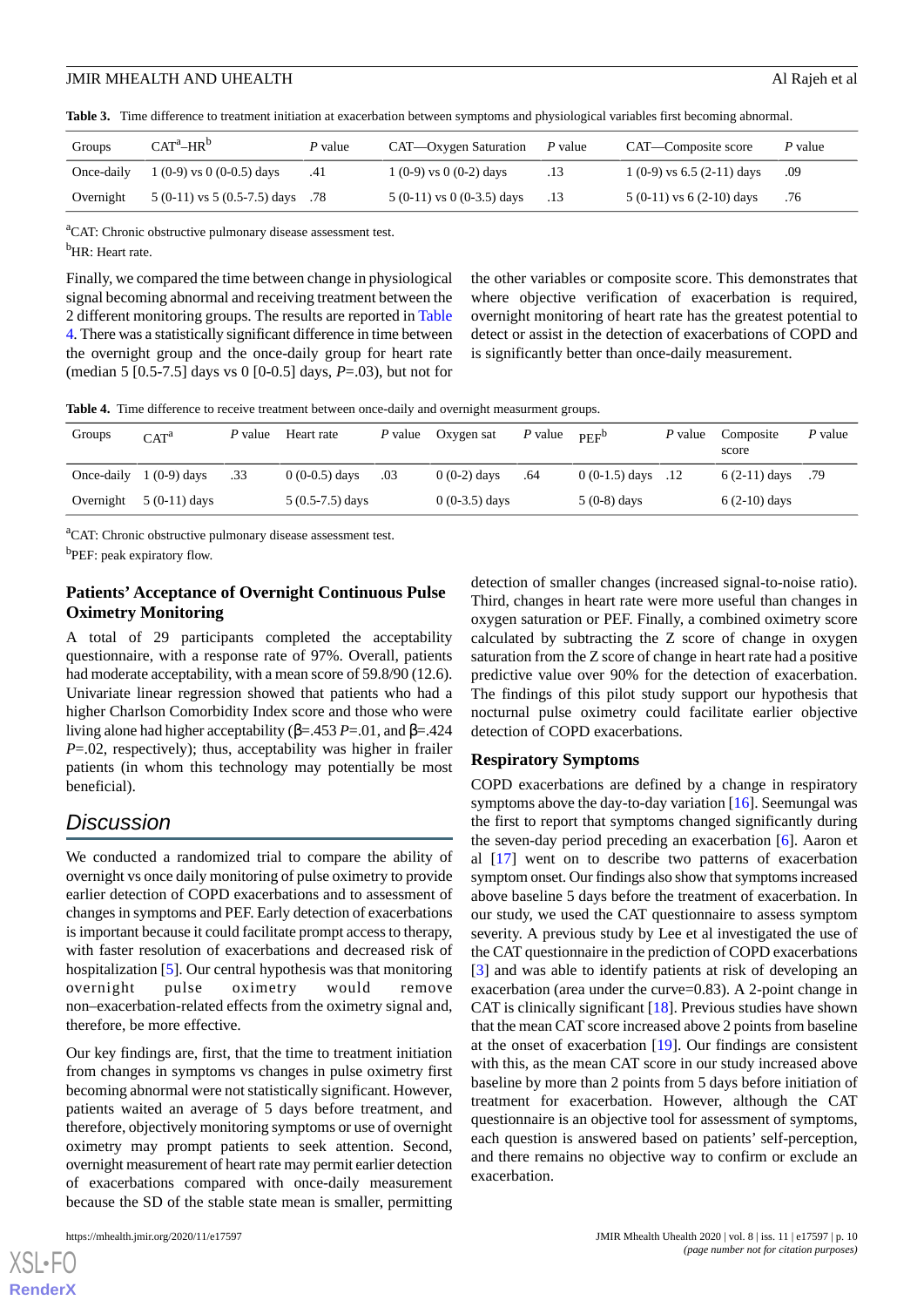#### **Physiological Variables**

In our study, we monitored 3 physiological variables: PEF, heart rate, and oxygen saturation. The evidence for using physiological parameters to identify exacerbations is controversial, reflecting the poor quality of existing studies [[7\]](#page-11-6). The approach used in previous studies was generally once-daily monitoring, and few studies have reported the magnitude of change in physiological variables (which is essential to define alarm limits in clinical practice). We studied two different monitoring approaches and examined differences in day-to-day variation in physiological parameters during 3 different phases (stable, pre exacerbation, and post exacerbation). We show that for heart rate and PEF, but not oxygen saturation, the mean value during the preexacerbation phase was significantly different from that during the stable phase. In addition, variability in the heart rate signal increased as patients first became unwell. These findings support the hypothesis that COPD exacerbations are associated with changes in cardiorespiratory physiology and that monitoring these variables may facilitate the earlier identification of exacerbations.

PEF is a simple tool to assess lung function, and measurements of PEF correlate with  $FEV_1$  [\[20](#page-12-9),[21\]](#page-12-10). The PEF in our study decreased during the preexacerbation phase and was significantly lower than baseline on the day of initiation of treatment for exacerbation. The maximum decrease in PEF during the exacerbation was 34 Lmin<sup>-1</sup>. Seemungal et al reported that PEF decreased below baseline at exacerbation with a median change of 6.6  $Lmin^{-1}$  [[22\]](#page-12-11). In another study conducted by this group, PEF decreased significantly from baseline on the day of exacerbation with a median change of 8.6  $\text{Lmin}^{-1}$  [\[6\]](#page-11-5). Even though these changes are statistically significant, a decrease in PEF of this magnitude is not clinically significant and is not accurately measurable with current PEF devices. There is no accepted MCID for PEF at exacerbation of COPD.

Heart rate and oxygen saturation in our study were monitored once daily (in the morning) or continuously overnight. Our findings show that the mean heart rate in both groups increased significantly during the preexacerbation phase compared with the stable state. In the overnight group, the heart rate crossed the significance threshold from day −5 for 5 consecutive days. The mean heart rate in the once-daily group increased by 7  $\min^{-1}$ , consistent with results from other studies [[9](#page-11-8)[,23](#page-12-12)]. The maximum increase in heart rate in the overnight group was 10 min<sup>-1</sup>. Importantly, and as we had hypothesized, the variation of heart rate in the overnight group was smaller compared with the variation in the once-daily group (SD 1.8 vs  $3.6 \text{ min}^{-1}$ ), which supports the hypothesis that overnight monitoring of heart rate might enhance the detection of exacerbations by improving the signal-to-noise ratio.

The use of oxygen saturation to support detection and monitoring recovery of community-treated COPD exacerbations has been previously examined. In a pilot study, we reported that oxygen saturation decreased by a mean of 1.2% 2 days into the exacerbation [\[9](#page-11-8)]. Other studies have reported that oxygen saturation decreased 1 to 3 days before exacerbation onset by 1% to 2% [[23-](#page-12-12)[25\]](#page-12-13). In our study, the mean oxygen saturation in

 $XS$ -FO **[RenderX](http://www.renderx.com/)** the once-daily group decreased by 2% 1 day before exacerbation. In contrast, the oxygen saturation of the overnight group had decreased by 1.2% for several days before the onset of the exacerbation. The variation in the overnight group  $(\pm 0.36\%)$  was less than that in the once-daily group  $(\pm 0.81\%)$ , which again would increase the potential to detect changes at exacerbation of COPD. However, it should be noted that these changes are small in magnitude and within the measurement error of the device.

#### **Pulse Oximetry**

We hypothesized that a continuous overnight monitoring approach might help in earlier detection of COPD exacerbations by eliminating non–exacerbation-related influences on the pulse oximetry signal, such as that from exercise, medication, and anxiety. We acknowledge that changes in heart rate and oxygen saturation with exercise may provide an alternative approach for the early detection of exacerbations, but our study was not designed to examine this.

Although our data suggested that monitoring pulse oximetry may help in early identification of exacerbations, there remains a need to prospectively test an algorithm that could be implemented in telehealth systems. We have shown that combining two variables in a combined oximetry score increases the potential to detect changes earlier, with sensitivity, specificity, and positive predictive value that would be clinically valuable. Our composite score crossed the significance threshold in both groups but was superior in the overnight group. The score in the overnight group crossed the threshold for 7 days before the treatment was initiated in the patient. The monitoring of heart rate and oxygen saturation in COPD telehealth services is widespread. In a cross-sectional survey on the use of telehealth in COPD, heart rate and oxygen saturation were the variables most commonly monitored, but there was no standardized method for detecting changes and thus defining alarm limits [[26\]](#page-12-14). Consequently, tele-health users report a high frequency of false alarms. In a previous systematic review, we reported that the majority of telehealth studies were taking measurements intermittently [\[7](#page-11-6)]. This approach might not be optimal for using pulse oximetry to detect exacerbations as the signal might be affected by external factors such as exercise, medication, and anxiety. We have shown that overnight monitoring of heart rate and oxygen saturation permits the detection of changes earlier than once-daily monitoring.

Although symptoms changed as early as physiological variables, patients do not routinely quantify symptoms in relation to their own baseline, and therefore, objective monitoring has potential benefits in the context of both clinical practice and research (avoiding missing unreported exacerbations, increasing event rates, and thus, requiring fewer patients to meet an exacerbation end point).

We found that living alone and the presence of comorbidities may be associated with higher acceptance of overnight monitoring. Previous studies have shown patients' willingness to use home monitoring devices if they thought it would benefit their condition [\[27](#page-12-15)].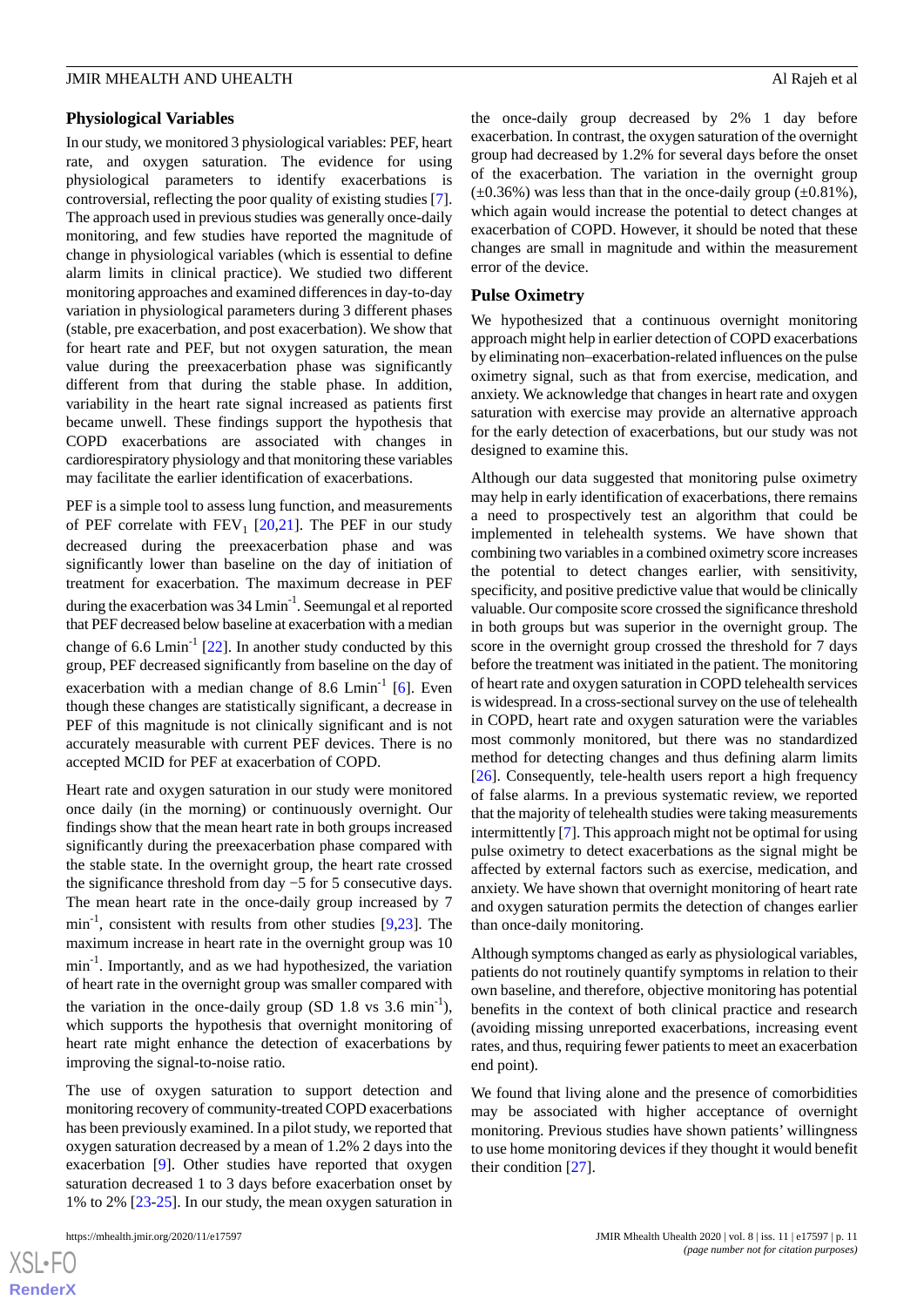To our knowledge, this is the first study to monitor patients with COPD overnight to support earlier detection of exacerbations. We measured the pulse rate and oxygen saturation every 4 seconds, which reduced day-to-day variability in the measurement signal compared with once-daily monitoring. A significant limitation in our study was the higher-than-expected dropout rate. We believe this was because the equipment used in the overnight group was not designed for this purpose, patients lost interest in the study, and there was no real-time interaction with the health care provider with regard to their measurements. Although these factors are modifiable, we did not detect the number of exacerbations required to satisfy our

power calculation, and therefore, the results are best considered as a pilot. Our findings have shown the potential for pulse oximetry to assist in the early detection of exacerbations, but we cannot draw a stronger conclusion about the efficacy because of the small number of exacerbations captured.

In conclusion, we have demonstrated that overnight pulse oximetry could facilitate earlier objective detection of COPD exacerbations. Overnight pulse oximetry allowed earlier detection compared with once-daily monitoring. Heart rate was superior to oxygen saturation and PEF and combining heart rate and oxygen saturation data provided the best performance.

## **Acknowledgments**

The authors gratefully acknowledge the study participants and support they received from the pulmonary rehabilitation sites and staff.

## **Authors' Contributions**

AR and JH conceived and designed the study, and the methodology was revised by SM, YA, AA, ML, JA, EP, and SQ. AR and JH performed the initial analysis, interpretation, and evaluation of the data. AR wrote the first manuscript draft, and all the authors revised it for important intellectual content. All the authors read and approved the final manuscript.

## **Conflicts of Interest**

None declared.

## **Multimedia Appendix 1**

<span id="page-11-0"></span>CONSORT checklist. [[PDF File \(Adobe PDF File\), 206 KB](https://jmir.org/api/download?alt_name=mhealth_v8i11e17597_app1.pdf&filename=608b760506f06d7d5ac3d346d40dfcaa.pdf)-[Multimedia Appendix 1\]](https://jmir.org/api/download?alt_name=mhealth_v8i11e17597_app1.pdf&filename=608b760506f06d7d5ac3d346d40dfcaa.pdf)

### <span id="page-11-1"></span>**References**

- <span id="page-11-2"></span>1. Burden of COPD. World Health Organization. URL:<https://www.who.int/respiratory/copd/burden/en/> [accessed 2019-01-29] [[WebCite Cache ID who.int/respiratory/copd/burden/en/\]](http://www.webcitation.org/

                                who.int/respiratory/copd/burden/en/)
- <span id="page-11-3"></span>2. World Health Statistics. World Health Organization. 2008. URL: [https://www.who.int/whosis/whostat/EN\\_WHS08\\_Full.](https://www.who.int/whosis/whostat/EN_WHS08_Full.pdf?ua=1) [pdf?ua=1](https://www.who.int/whosis/whostat/EN_WHS08_Full.pdf?ua=1) [accessed 2019-01-18]
- <span id="page-11-4"></span>3. Lee S, Huang M, Kang J, Lin C, Park MJ, Oh Y, Investigators of the Predictive Ability of CAT in Acute Exacerbations of COPD (PACE) Study. The COPD assessment test (CAT) assists prediction of COPD exacerbations in high-risk patients. Respir Med 2014 Apr;108(4):600-608 [\[FREE Full text\]](https://linkinghub.elsevier.com/retrieve/pii/S0954-6111(13)00500-3) [doi: [10.1016/j.rmed.2013.12.014\]](http://dx.doi.org/10.1016/j.rmed.2013.12.014) [Medline: [24456695](http://www.ncbi.nlm.nih.gov/entrez/query.fcgi?cmd=Retrieve&db=PubMed&list_uids=24456695&dopt=Abstract)]
- <span id="page-11-5"></span>4. Chronic Obstructive Pulmonary Disease (COPD) Facts Sheet. World Health Organization. 2017 Dec 01. URL: [https://www.](https://www.who.int/news-room/fact-sheets/detail/chronic-obstructive-pulmonary-disease-(copd)) [who.int/news-room/fact-sheets/detail/chronic-obstructive-pulmonary-disease-\(copd\)](https://www.who.int/news-room/fact-sheets/detail/chronic-obstructive-pulmonary-disease-(copd)) [accessed 2019-01-29] [\[WebCite](http://www.webcitation.org/

                                https://www.who.int/news-room/fact-sheets/detail/chronic-obstructive-pulmonary-disease-(copd)) [Cache ID https://www.who.int/news-room/fact-sheets/detail/chronic-obstructive-pulmonary-disease-\(copd\)](http://www.webcitation.org/

                                https://www.who.int/news-room/fact-sheets/detail/chronic-obstructive-pulmonary-disease-(copd))]
- <span id="page-11-6"></span>5. Wilkinson TM, Donaldson GC, Hurst JR, Seemungal TA, Wedzicha JA. Early therapy improves outcomes of exacerbations of chronic obstructive pulmonary disease. Am J Respir Crit Care Med 2004 Jun 15;169(12):1298-1303. [doi: [10.1164/rccm.200310-1443OC\]](http://dx.doi.org/10.1164/rccm.200310-1443OC) [Medline: [14990395](http://www.ncbi.nlm.nih.gov/entrez/query.fcgi?cmd=Retrieve&db=PubMed&list_uids=14990395&dopt=Abstract)]
- <span id="page-11-7"></span>6. Seemungal TA, Donaldson GC, Bhowmik A, Jeffries DJ, Wedzicha JA. Time course and recovery of exacerbations in patients with chronic obstructive pulmonary disease. Am J Respir Crit Care Med 2000 May;161(5):1608-1613. [doi: [10.1164/ajrccm.161.5.9908022\]](http://dx.doi.org/10.1164/ajrccm.161.5.9908022) [Medline: [10806163](http://www.ncbi.nlm.nih.gov/entrez/query.fcgi?cmd=Retrieve&db=PubMed&list_uids=10806163&dopt=Abstract)]
- <span id="page-11-8"></span>7. Al Rajeh A, Hurst J. Monitoring of physiological parameters to predict exacerbations of chronic obstructive pulmonary disease (COPD): a systematic review. J Clin Med 2016 Nov 25;5(12):- [[FREE Full text](https://www.mdpi.com/resolver?pii=jcm5120108)] [doi: [10.3390/jcm5120108\]](http://dx.doi.org/10.3390/jcm5120108) [Medline: [27897995](http://www.ncbi.nlm.nih.gov/entrez/query.fcgi?cmd=Retrieve&db=PubMed&list_uids=27897995&dopt=Abstract)]
- <span id="page-11-9"></span>8. Struik FM, Sprooten RT, Kerstjens HA, Bladder G, Zijnen M, Asin J, et al. Nocturnal non-invasive ventilation in COPD patients with prolonged hypercapnia after ventilatory support for acute respiratory failure: a randomised, controlled, parallel-group study. Thorax 2014 Sep;69(9):826-834. [doi: [10.1136/thoraxjnl-2014-205126\]](http://dx.doi.org/10.1136/thoraxjnl-2014-205126) [Medline: [24781217](http://www.ncbi.nlm.nih.gov/entrez/query.fcgi?cmd=Retrieve&db=PubMed&list_uids=24781217&dopt=Abstract)]
- 9. Hurst JR, Donaldson GC, Quint JK, Goldring JJ, Patel AR, Wedzicha JA. Domiciliary pulse-oximetry at exacerbation of chronic obstructive pulmonary disease: prospective pilot study. BMC Pulm Med 2010 Oct 20;10:52 [\[FREE Full text](https://bmcpulmmed.biomedcentral.com/articles/10.1186/1471-2466-10-52)] [doi: [10.1186/1471-2466-10-52\]](http://dx.doi.org/10.1186/1471-2466-10-52) [Medline: [20961450\]](http://www.ncbi.nlm.nih.gov/entrez/query.fcgi?cmd=Retrieve&db=PubMed&list_uids=20961450&dopt=Abstract)
- 10. Johns MW. A new method for measuring daytime sleepiness: the Epworth sleepiness scale. Sleep 1991 Dec;14(6):540-545. [doi: [10.1093/sleep/14.6.540\]](http://dx.doi.org/10.1093/sleep/14.6.540) [Medline: [1798888](http://www.ncbi.nlm.nih.gov/entrez/query.fcgi?cmd=Retrieve&db=PubMed&list_uids=1798888&dopt=Abstract)]

[XSL](http://www.w3.org/Style/XSL)•FO **[RenderX](http://www.renderx.com/)**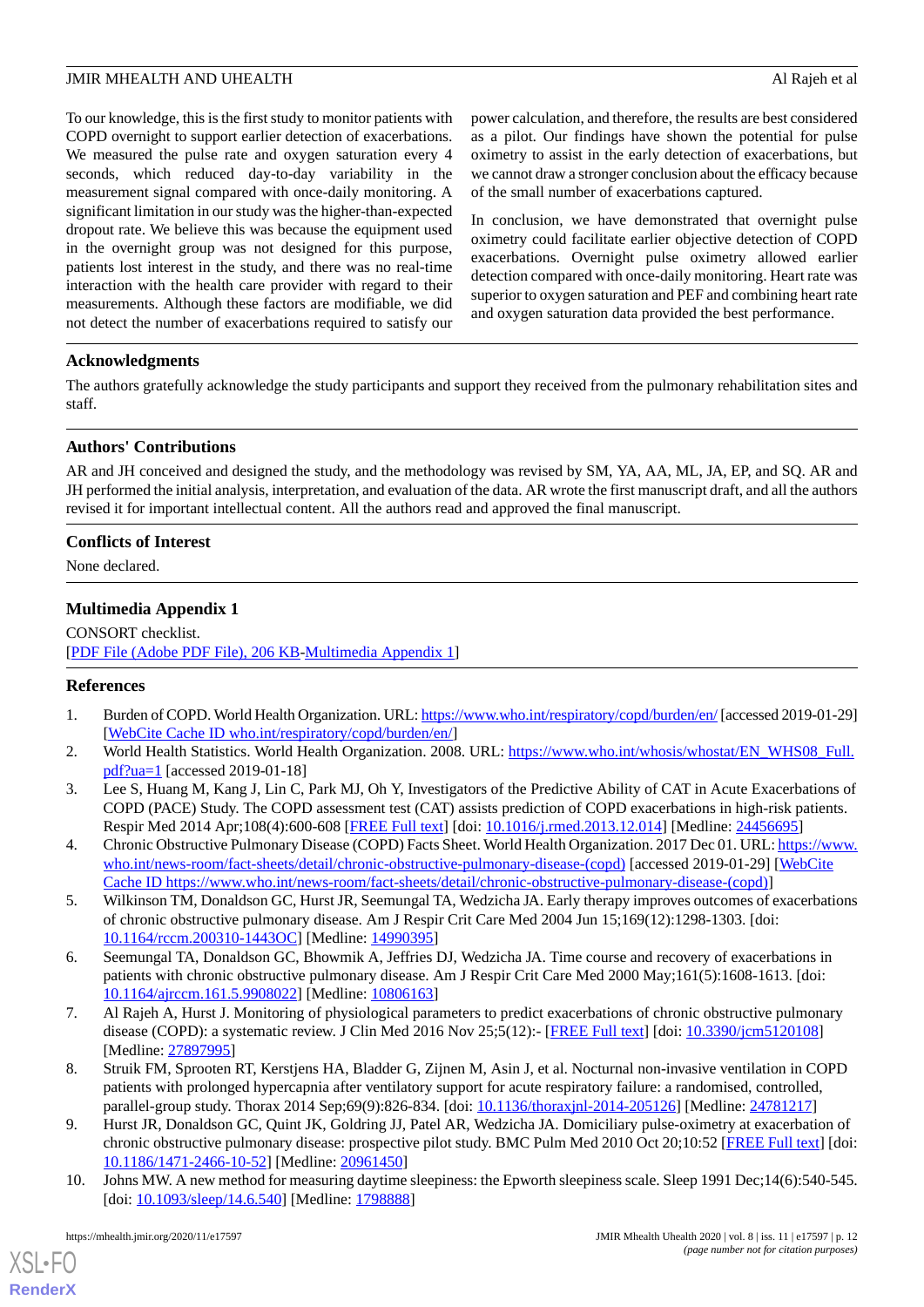- <span id="page-12-0"></span>11. Nagappa M, Liao P, Wong J, Auckley D, Ramachandran SK, Memtsoudis S, et al. Validation of the STOP-bang questionnaire as a screening tool for obstructive sleep apnea among different populations: a systematic review and meta-analysis. PLoS One 2015;10(12):e0143697 [\[FREE Full text\]](https://dx.plos.org/10.1371/journal.pone.0143697) [doi: [10.1371/journal.pone.0143697\]](http://dx.doi.org/10.1371/journal.pone.0143697) [Medline: [26658438\]](http://www.ncbi.nlm.nih.gov/entrez/query.fcgi?cmd=Retrieve&db=PubMed&list_uids=26658438&dopt=Abstract)
- <span id="page-12-2"></span><span id="page-12-1"></span>12. Operator's Manual. Nonin Medical: Pulse and Regional Oximeters, Capnographs. URL: [https://www.nonin.com/wp-content/](https://www.nonin.com/wp-content/uploads/2018/10/Operators-Manual-3150-with-BLE.pdf) [uploads/2018/10/Operators-Manual-3150-with-BLE.pdf](https://www.nonin.com/wp-content/uploads/2018/10/Operators-Manual-3150-with-BLE.pdf) [accessed 2020-04-01]
- <span id="page-12-3"></span>13. GO2 Model 9570 Fingertip Pulse Oximeter. Nonin Medical: Pulse and Regional Oximeters, Capnographs. 2019. URL: <https://www.nonin.com/wp-content/uploads/Operators-Manual-Go2.pdf> [accessed 2020-04-01]
- <span id="page-12-4"></span>14. Hurst JR, Vestbo J, Anzueto A, Locantore N, Müllerova H, Tal-Singer R, et al. Evaluation of COPD Longitudinally to Identify Predictive Surrogate Endpoints (ECLIPSE) Investigators: susceptibility to exacerbation in chronic obstructive pulmonary disease. N Engl J Med 2010 Sep 16;363(12):1128-1138. [doi: [10.1056/NEJMoa0909883\]](http://dx.doi.org/10.1056/NEJMoa0909883) [Medline: [20843247](http://www.ncbi.nlm.nih.gov/entrez/query.fcgi?cmd=Retrieve&db=PubMed&list_uids=20843247&dopt=Abstract)]
- <span id="page-12-5"></span>15. Wardini R, Dajczman E, Yang N, Baltzan M, Préfontaine D, Stathatos M, et al. Using a virtual game system to innovate pulmonary rehabilitation: safety, adherence and enjoyment in severe chronic obstructive pulmonary disease. Can Respir J 2013;20(5):357-361 [[FREE Full text](https://doi.org/10.1155/2013/563861)] [doi: [10.1155/2013/563861\]](http://dx.doi.org/10.1155/2013/563861) [Medline: [24093115](http://www.ncbi.nlm.nih.gov/entrez/query.fcgi?cmd=Retrieve&db=PubMed&list_uids=24093115&dopt=Abstract)]
- <span id="page-12-6"></span>16. The Global Strategy for the Diagnosis, Management, and Prevention of Chronic Obstructive Pulmonary Disease. Global Initiative for Chronic Obstructive Lung. 2020. URL: [https://goldcopd.org/wp-content/uploads/2019/12/](https://goldcopd.org/wp-content/uploads/2019/12/GOLD-2020-FINAL-ver1.2-03Dec19_WMV.pdf) [GOLD-2020-FINAL-ver1.2-03Dec19\\_WMV.pdf](https://goldcopd.org/wp-content/uploads/2019/12/GOLD-2020-FINAL-ver1.2-03Dec19_WMV.pdf) [accessed 2020-09-18] [\[WebCite Cache ID https://goldcopd.org/](http://www.webcitation.org/

                                https://goldcopd.org/)]
- <span id="page-12-7"></span>17. Aaron SD, Donaldson GC, Whitmore GA, Hurst JR, Ramsay T, Wedzicha JA. Time course and pattern of COPD exacerbation onset. Thorax 2012 Mar;67(3):238-243. [doi: [10.1136/thoraxjnl-2011-200768](http://dx.doi.org/10.1136/thoraxjnl-2011-200768)] [Medline: [22008189\]](http://www.ncbi.nlm.nih.gov/entrez/query.fcgi?cmd=Retrieve&db=PubMed&list_uids=22008189&dopt=Abstract)
- <span id="page-12-8"></span>18. Kon SS, Canavan JL, Jones SE, Nolan CM, Clark AL, Dickson MJ, et al. Minimum clinically important difference for the COPD assessment test: a prospective analysis. Lancet Respir Med 2014 Mar;2(3):195-203 [[FREE Full text](https://linkinghub.elsevier.com/retrieve/pii/S2213-2600(14)70001-3)] [doi: [10.1016/S2213-2600\(14\)70001-3\]](http://dx.doi.org/10.1016/S2213-2600(14)70001-3) [Medline: [24621681](http://www.ncbi.nlm.nih.gov/entrez/query.fcgi?cmd=Retrieve&db=PubMed&list_uids=24621681&dopt=Abstract)]
- <span id="page-12-9"></span>19. Mackay AJ, Donaldson GC, Patel AR, Jones PW, Hurst JR, Wedzicha JA. Usefulness of the chronic obstructive pulmonary disease assessment test to evaluate severity of COPD exacerbations. Am J Respir Crit Care Med 2012 Jun 1;185(11):1218-1224. [doi: [10.1164/rccm.201110-1843OC\]](http://dx.doi.org/10.1164/rccm.201110-1843OC) [Medline: [22281834](http://www.ncbi.nlm.nih.gov/entrez/query.fcgi?cmd=Retrieve&db=PubMed&list_uids=22281834&dopt=Abstract)]
- <span id="page-12-10"></span>20. Murata GH, Lium DJ, Busby HK, Kapsner CO. Precision and accuracy of self-measured peak expiratory flow rates in chronic obstructive pulmonary disease. South Med J 1998 Oct;91(10):919-924. [doi: [10.1097/00007611-199810000-00005\]](http://dx.doi.org/10.1097/00007611-199810000-00005) [Medline: [9786286\]](http://www.ncbi.nlm.nih.gov/entrez/query.fcgi?cmd=Retrieve&db=PubMed&list_uids=9786286&dopt=Abstract)
- <span id="page-12-11"></span>21. Emerman CL, Cydulka RK. Use of peak expiratory flow rate in emergency department evaluation of acute exacerbation of chronic obstructive pulmonary disease. Ann Emerg Med 1996 Feb;27(2):159-163. [doi: [10.1016/s0196-0644\(96\)70317-7\]](http://dx.doi.org/10.1016/s0196-0644(96)70317-7) [Medline: [8629745\]](http://www.ncbi.nlm.nih.gov/entrez/query.fcgi?cmd=Retrieve&db=PubMed&list_uids=8629745&dopt=Abstract)
- <span id="page-12-12"></span>22. Seemungal TA, Donaldson GC, Paul EA, Bestall JC, Jeffries DJ, Wedzicha JA. Effect of exacerbation on quality of life in patients with chronic obstructive pulmonary disease. Am J Respir Crit Care Med 1998 May;157(5 Pt 1):1418-1422. [doi: [10.1164/ajrccm.157.5.9709032\]](http://dx.doi.org/10.1164/ajrccm.157.5.9709032) [Medline: [9603117](http://www.ncbi.nlm.nih.gov/entrez/query.fcgi?cmd=Retrieve&db=PubMed&list_uids=9603117&dopt=Abstract)]
- 23. Burton C, Pinnock H, McKinstry B. Changes in telemonitored physiological variables and symptoms prior to exacerbations of chronic obstructive pulmonary disease. J Telemed Telecare 2015 Jan;21(1):29-36. [doi: [10.1177/1357633X14562733\]](http://dx.doi.org/10.1177/1357633X14562733) [Medline: [25475218](http://www.ncbi.nlm.nih.gov/entrez/query.fcgi?cmd=Retrieve&db=PubMed&list_uids=25475218&dopt=Abstract)]
- <span id="page-12-13"></span>24. Martín-Lesende I, Orruño E, Bilbao A, Vergara I, Cairo MC, Bayón JC, et al. Impact of telemonitoring home care patients with heart failure or chronic lung disease from primary care on healthcare resource use (the TELBIL study randomised controlled trial). BMC Health Serv Res 2013 Mar 28;13:118 [\[FREE Full text](https://bmchealthservres.biomedcentral.com/articles/10.1186/1472-6963-13-118)] [doi: [10.1186/1472-6963-13-118\]](http://dx.doi.org/10.1186/1472-6963-13-118) [Medline: [23537332](http://www.ncbi.nlm.nih.gov/entrez/query.fcgi?cmd=Retrieve&db=PubMed&list_uids=23537332&dopt=Abstract)]
- <span id="page-12-15"></span><span id="page-12-14"></span>25. Pedone C, Chiurco D, Scarlata S, Incalzi RA. Efficacy of multiparametric telemonitoring on respiratory outcomes in elderly people with COPD: a randomized controlled trial. BMC Health Serv Res 2013 Mar 6;13:82 [[FREE Full text](https://bmchealthservres.biomedcentral.com/articles/10.1186/1472-6963-13-82)] [doi: [10.1186/1472-6963-13-82\]](http://dx.doi.org/10.1186/1472-6963-13-82) [Medline: [23497109\]](http://www.ncbi.nlm.nih.gov/entrez/query.fcgi?cmd=Retrieve&db=PubMed&list_uids=23497109&dopt=Abstract)
- 26. Al Rajeh A, Steiner MC, Aldabayan Y, Aldhahir A, Pickett E, Quaderi S, et al. Use, utility and methods of telehealth for patients with COPD in England and Wales: a healthcare provider survey. BMJ Open Respir Res 2019;6(1):e000345. [doi: [10.1136/bmjresp-2018-000345\]](http://dx.doi.org/10.1136/bmjresp-2018-000345) [Medline: [30956795](http://www.ncbi.nlm.nih.gov/entrez/query.fcgi?cmd=Retrieve&db=PubMed&list_uids=30956795&dopt=Abstract)]
- 27. Frühauf J, Schwantzer G, Ambros-Rudolph CM, Weger W, Ahlgrimm-Siess V, Salmhofer W, et al. Pilot study on the acceptance of mobile teledermatology for the home monitoring of high-need patients with psoriasis. Australas J Dermatol 2012 Feb;53(1):41-46. [doi: [10.1111/j.1440-0960.2011.00852.x](http://dx.doi.org/10.1111/j.1440-0960.2011.00852.x)] [Medline: [22309330](http://www.ncbi.nlm.nih.gov/entrez/query.fcgi?cmd=Retrieve&db=PubMed&list_uids=22309330&dopt=Abstract)]

## **Abbreviations**

[XSL](http://www.w3.org/Style/XSL)•FO **[RenderX](http://www.renderx.com/)**

**ANOVA:** analysis of variance **CAT:** Chronic obstructive pulmonary disease assessment test **COPD:** chronic obstructive pulmonary disease **FEV1:** forced expiratory volume in one second **FVC:** forced vital capacity **MCID:** minimal clinically important difference **PEF:** peak expiratory flow